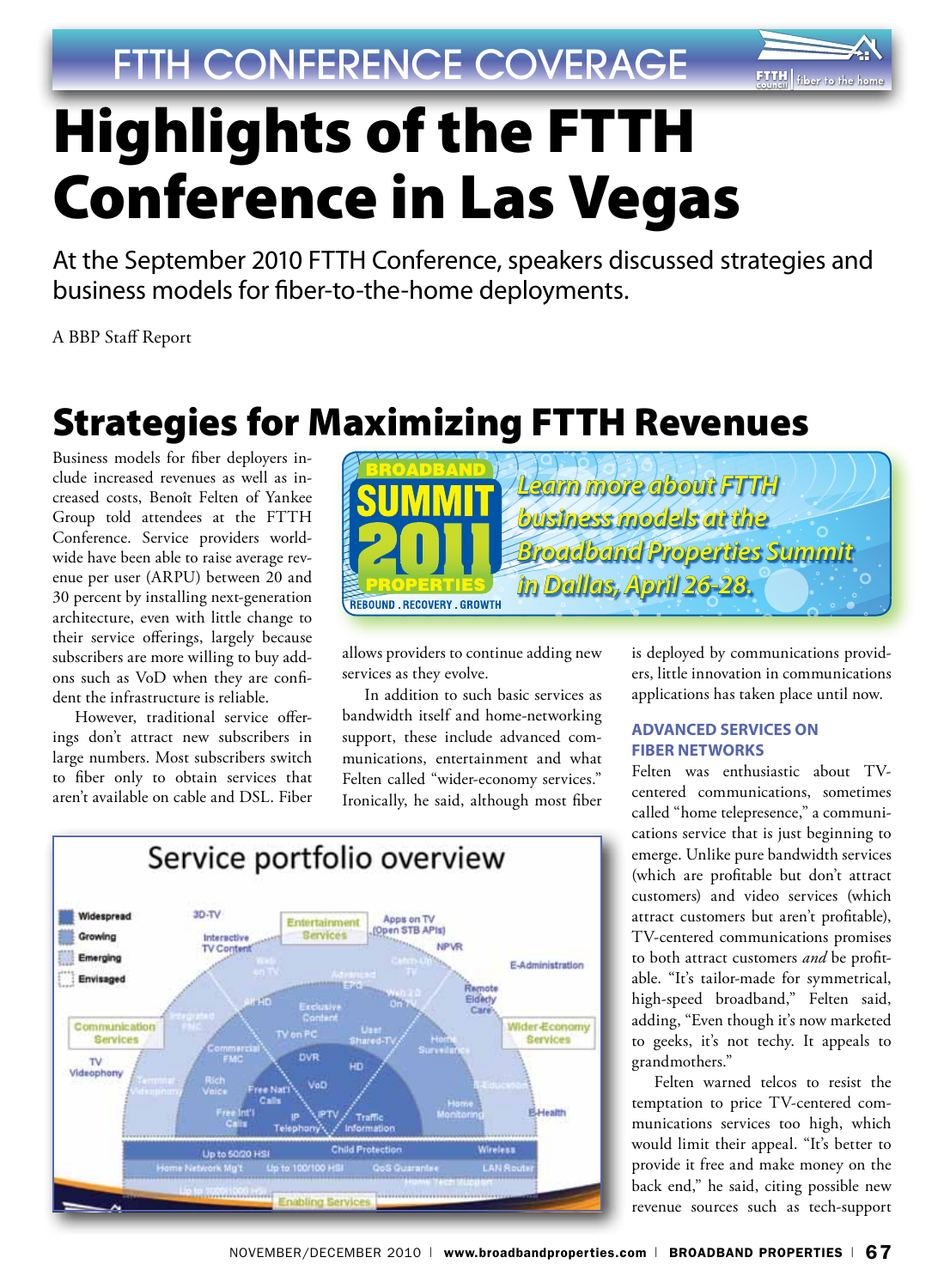

companies that would like their customers to have these capabilities.

Emerging entertainment applications include network-based DVR, 3DTV and interactive television, and new wider-economy services include remote health care and e-government.

Of course, different applications appeal to different groups of consumers, and each provider must consider its own market. FREE, a competitive provider in France, is migrating to FTTH and makes a point of adding new services every six months. It currently offers 24 different services, including customerenabled latency and priority setting and an in-home file-transfer service for moving PC content to the TV. Although none of these is a killer app on its own, their sheer diversity helps build customer loyalty. By contrast, Lyse, in Norway, has had success providing home security in partnership with home-monitoring companies. An added level of security is provided by embedding mobile SIM cards in the alarm devices, allowing these devices to contact the security service even if the fixed line fails.

#### **Three Fiber Strategies**

Felten said deployers of next-generation networks tend to follow one of three basic strategies: utility, expand-andcash-in, or keep-it-premium. The utility strategy appeals to municipal providers, which focus on offering high bandwidth and reliability. Low-cost, utility-type offerings maximize the take rate.

In answer to a question about open access, which is a feature of many utilitytype networks, Felten said that guaranteeing service quality in a wholesale-only model is difficult; a mixed model, where the network operator competes with other service providers, is more workable. "If it's successful, though, you have a much higher potential take-up," he said. "Usually customers subscribe to brands they know." He cited a Swedish consumerelectronics retailer that entered an openaccess fiber network as an ISP: "They sell the PC, they fix it, they provide the network service – it's a whole integrated package and it's very popular."

Adherents of the keep-it-premium strategy – mostly large incumbents with scant competition – maximize ARPU

by upgrading their networks only in carefully selected areas where they believe they can market advanced services. This allows them to avoid cannibalizing existing services.

Regional telcos and cable operators often inadvertently adopt a middle position into which they are forced by competitive pressures: They upgrade their networks as widely as possible, transition existing subscribers to fiber and build a critical mass of FTTH subscribers before trying to cash in with expanded services. This expand-and-cash-in strategy maximizes neither take rate nor ARPU.

Because the fiber-to-the-home business model is more sensitive to take rate than to ARPU (passing unserved homes is expensive), Felten said, the ARPU strategy has proved problematic.

He believes the winning strategy for fiber deployers is to maximize the take rate by offering as many attractive lowcost or no-cost services as possible in as many markets as possible. He added, "It's better to build and market the network in phases, even if that means your marketing is less efficient."

## Making the Business Case for Fiber

Broadband has beneficial effects on societies worldwide, said Fred ter Haar, director of deep fiber access for Ericsson. In his FTTH Conference presentation, he spoke about American and Ghanaian schoolchildren getting to know each other via videoconference, residents of a Swedish fishing town transitioning to the new knowledge economy with a municipal fiber network, rural emergency



rooms in Arizona consulting with urban specialists and BT employees telecommuting, among many other examples.

Ericsson anticipates a global total of 50 billion connected devices by 2020, including energy meters, cameras and even cars. The company's detailed scenario studies forecast a requirement of 55 Mbps per household by 2015 and 120 to 130 Mbps by 2020, based on demand for HDTV, video calling, gaming and emerging applications. Similar forecasts can be derived by extrapolating Nielsen's Law, an empirical observation of bandwidth growth trends.

Fiber to the home is the only way to meet these demands, ter Haar said. GPON, active Ethernet and WDM-PON are all suitable technologies, each with its own set of advantages and disavantages. Today, GPON is the most economical and popular solution, but it requires users to share bandwidth. Point-to-point architecture permits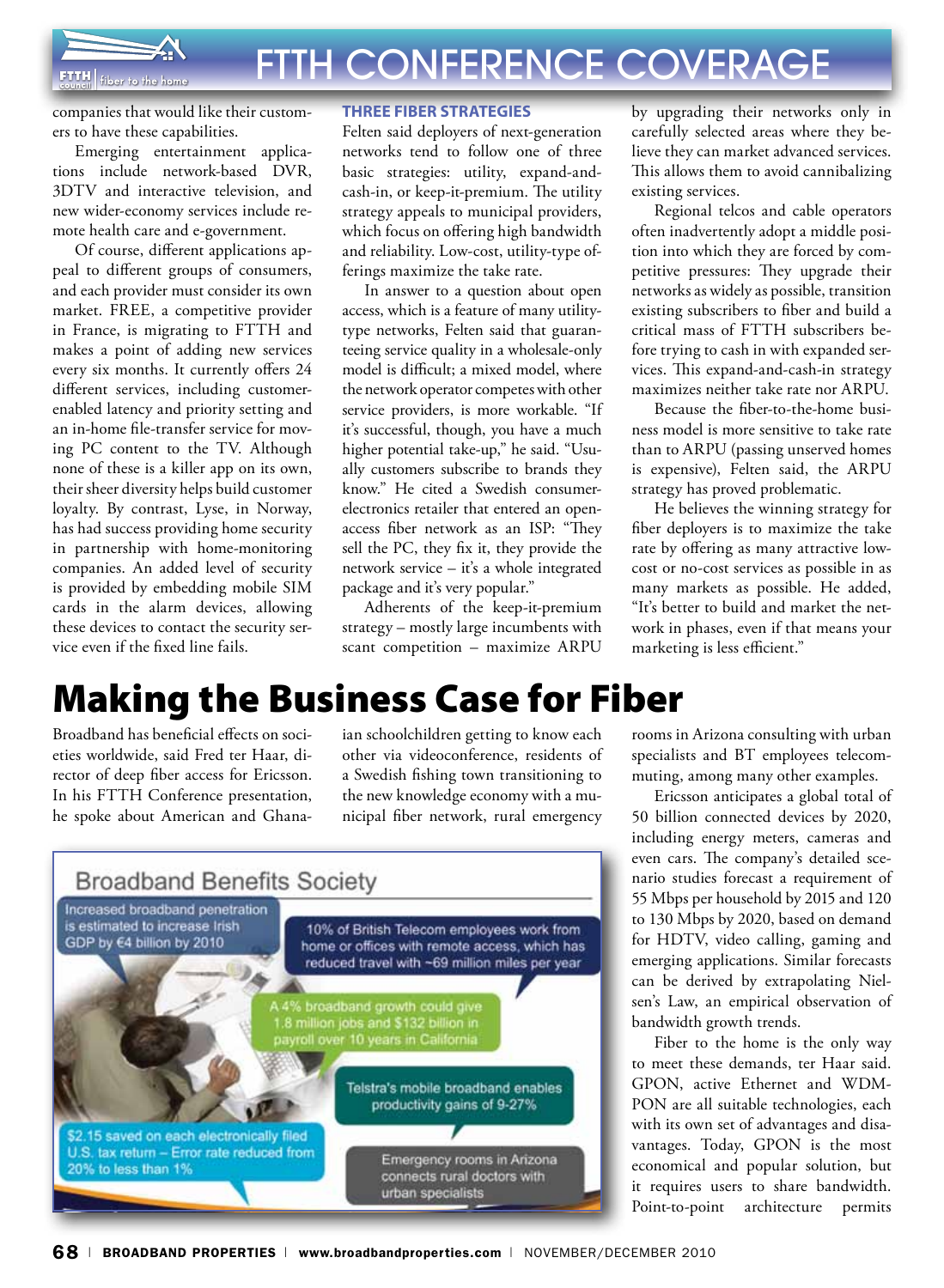

#### Calculating FTTH Payback and Enhancing the Business Case



dedicated bandwidth but requires active equipment in the field. WDM-PON combines the best features of the two (dedicated bandwidth with only passives in the field), but it has not yet come into wide use because its optical network terminals are still very expensive.

#### **Not a Slam Dunk**

Fiber to the home is still challenging economically, however, especially in Europe, where achieving positive cash flow can take 12 to 15 years. (The time in the United States is between 5 and 8 years, which is still higher than most investors

would like). Regulatory uncertainty – again, especially in Europe – has stalled a number of projects. Subscribers everywhere are dropping their landlines, and in Europe, TV spend is flat.

To improve the payback rate for FTTH, ter Haar said, operators must find ways to drive down costs, increase ARPU and increase take rates. Strategies for driving down costs include using new deployment technologies such as air-blown fiber and connectorization, building out fiber in gradual steps toward the home and taking advantage of government subsidies such as broadband stimulus programs.

ARPU can be increased by introducing additional fiber-based services (3DTV, home security and so forth), bundling nonfiber services, such as mobile access, and selling information to advertisers.

Finally, take rates can be increased with an open-access model, which ter Haar said was "not good to mandate but makes business sense sometimes."

## Why Have a National Broadband Plan?

Broadband adoption has slowed markedly in the past few years, said Randy Frantz, director of telecommunications and location-based services at Esri, a mapping software vendor. Most respondents to a recent Pew Foundation survey, including 45 percent of nonusers, said broadband should not be a priority for government. So why have a national broadband plan?

The answer is that we live and compete in a global economy, in which broadband conveys a strategic advantage. No one wants to locate a business in a place without good broadband connections, Frantz said.

Historically, when the U.S. government built necessary infrastructure, prosperity followed. Railroads, electric grids and highways all benefited from government funding, and the nation benefited as a result. "You have to connect people to on-ramps, or they'll get passed by," Frantz said. Statistics published by the Organization for Economic

*The U.S. broadband plan is among the least ambitious in the world – and not because we lack a history of communications policy.* 

Cooperation and Development show the United States somewhere in the middle of the global broadband pack today, even though we started out as leaders – and most of the nations ahead of us have national broadband plans.

#### **Raising the Bar**

Nations with broadband plans have continually raised their expectations; for example, South Korea, which has had a series of plans, has raised the bar from 100 Mbps to 1 Gbps by 2013; as a result, it now has 94 percent broadband penetration, including in rural areas. The South Korean government not only put the Internet backbone in place but also educated the population and spearheaded efforts to deliver government and medical services over broadband.

By contrast, the U.S. broadband plan is among the least ambitious in the world. This isn't due to a historical lack of communications policy. On the contrary, AT&T's consolidation of the telephone industry in the early part of the 20th century brought a wave of regulation in response, from the creation of the FCC in 1934 to the Telecommunications Act in 1996.

When the United States began falling behind in the broadband race, an outcry for a broadband plan followed. The initial legislative response was the Data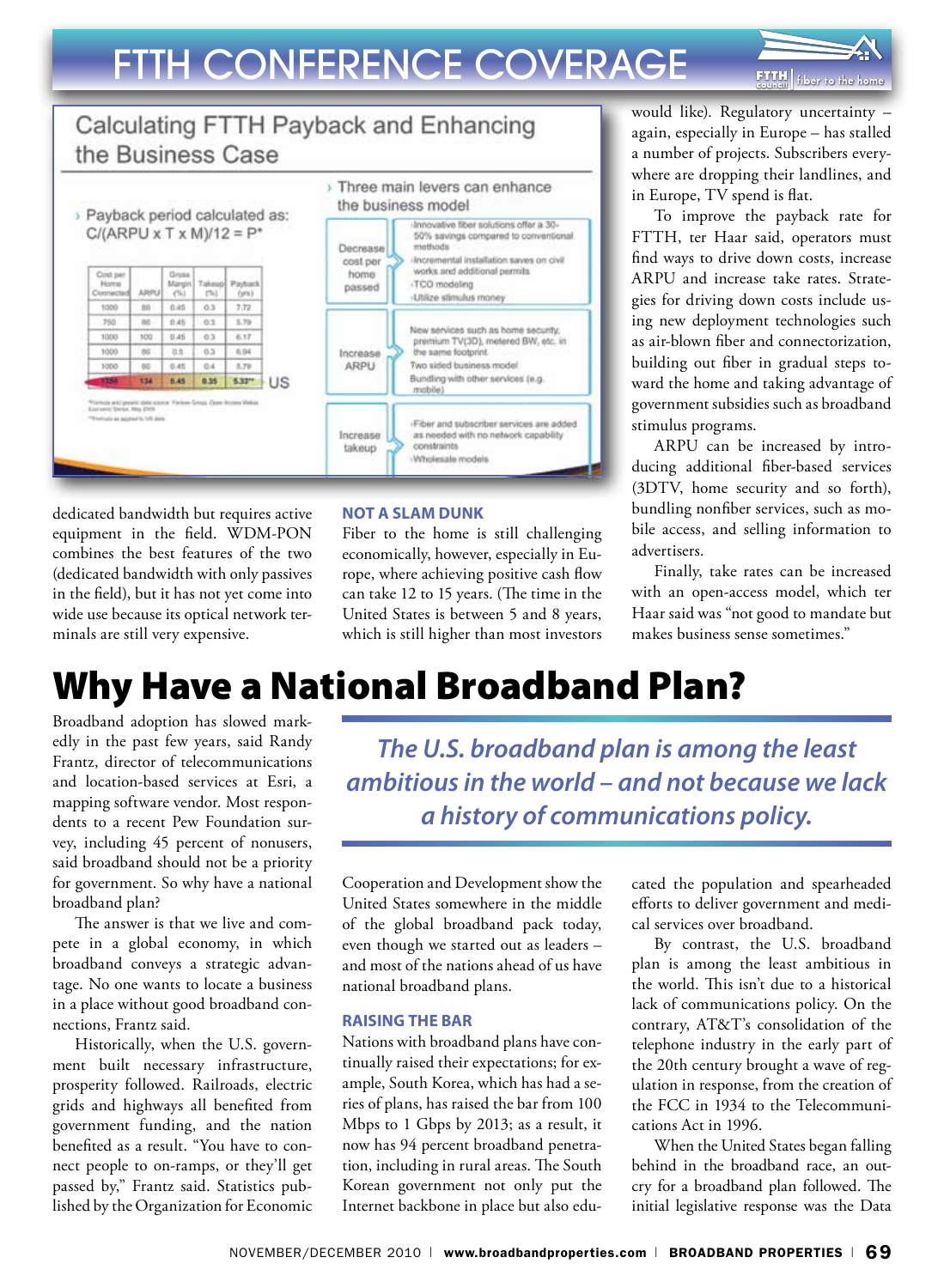

Improvement Act of 2008, which was not actually funded until the passage of the broadband stimulus legislation (part of the American Recovery and Reinvestment Act, or ARRA) of 2009. In addition to middle-mile and last-mile networks, ARRA is supporting a major broadband mapping effort. By February 2011, a nationwide interactive broadband map

will be available. The map will provide information that is critical to the execution of the remainder of the plan, such as determining where more competition is needed and where additional grants and subsidies should be targeted.

Frantz said the lesson is that the United States will need a national broadband plan for a long time to come. We will need not only to raise more funds for broadband but also to raise our goals for health care, smart grid and the other national priorities that depend on having a robust broadband network. Finally, we need adequate metrics and transparency to ensure that citizens can understand how the plan is executed and how effective it is.

# Hiawatha Overbuilds HFC With Fiber



Dan Pecarina, HBC VP for Technology

Hiawatha Broadband Communications (HBC) is a unique organization – a private company that operates as a competitive telecom provider but is owned by a nonprofit entity. The company's mission is to support the economic vitality and quality of life in a number of small towns in southern Minnesota.

Winona, the town where HBC got its start, has a long history of civic engagement, particularly in the area of education. HBC's predecessor, Luminet, was founded as a not-for-profit network to connect educational institutions with fiber. Its next step was sending computers home with the schoolchildren; finally, it decided to connect all their homes to the network, and it formed HBC for that purpose.

HBC began building broadband systems in the late 1990s, before fiber to the home was ready for prime time. Its first two networks, in Winona and nearby St. Charles, were hybrid fiber-coax (HFC);

its subsequent networks have all been built with fiber to the home. The average penetration rate is 75 percent, and the company is known for its excellent customer service.

#### **The Quest for the Leading Edge**

In 2009, HBC began overbuilding Winona with fiber. "We wanted to be leading edge," said Gary Evans, the president of HBC. "But we had 750 MHz and there were only five 6-MHz channels left." Evans gave the presentation with Dan Pecarina, HBC vice president for technology.

The remaining channels were not sufficient to add the services that Evans thought critical: more high-definition channels, more upstream Internet bandwidth. Potential solutions included converting more analog channels to digital, upgrading the HFC system to 1 GHz or overbuilding with fiber to the home. Evans thought that only fiber to the home had the headroom to add all the services that customers wanted.

To test whether overbuilding was feasible, the company launched a trial conversion of a single HFC node with eight fibers. To keep costs low, it chose a neighborhood with aerial plant that HBC in-house staff could replace and



Gary Evans, HBC President and CEO

selected RF video overlay technology so it could keep the existing set-top boxes in place.

The project goals were to eliminate bandwidth limitations, increase services, improve take rates and lower maintenance costs. The HFC node was replaced by an optical splitter, and the coaxial cable from the node to the homes was replaced by fiber. New optical network terminals were installed at the homes and cable modems were replaced by Ethernet cable to broadband routers. Existing in-home coax and

*Hiawatha Broadband Communications wanted to add high-definition channels and increase upstream bandwidth in Winona. Converting from HFC to FTTH would give it the most headroom.*